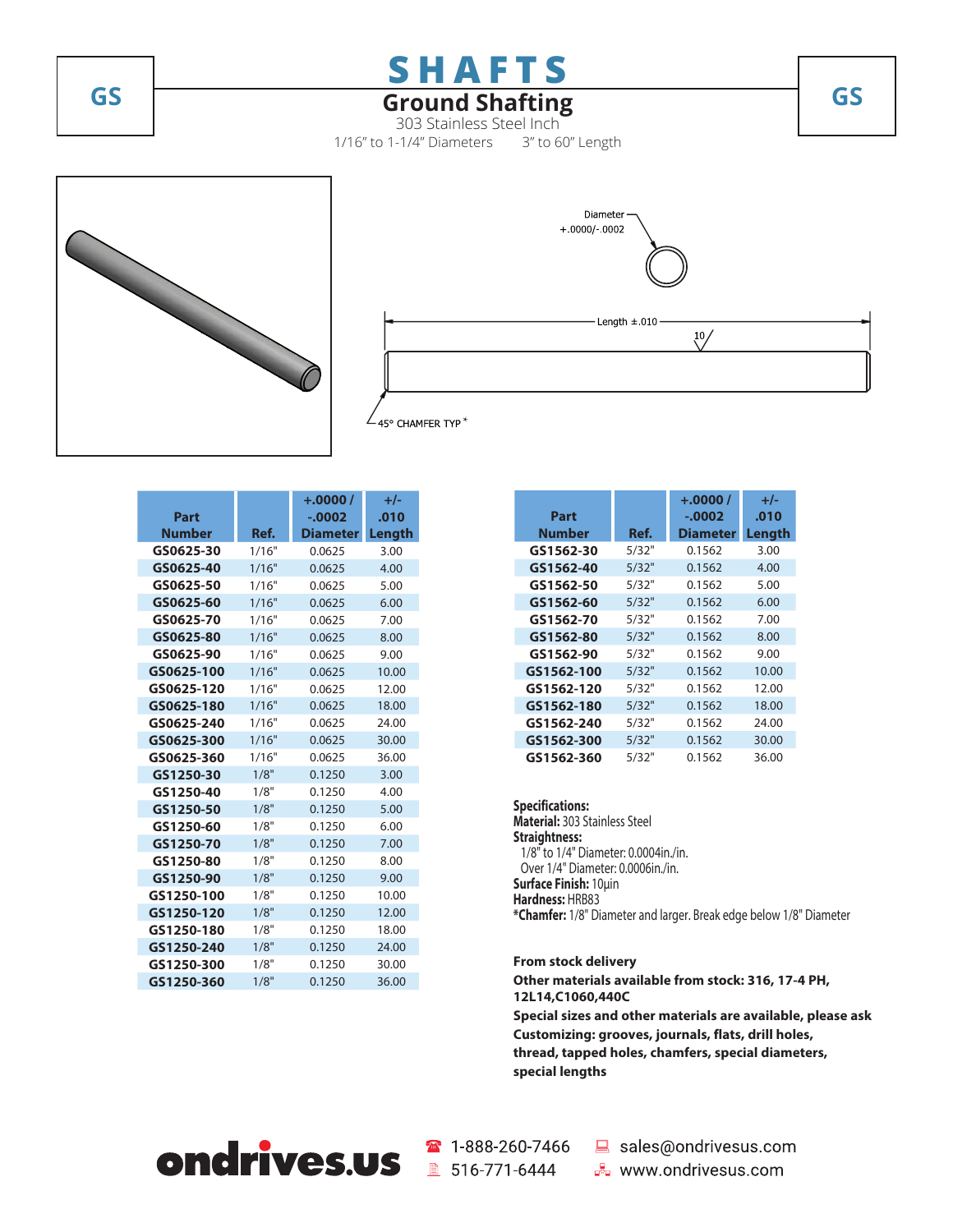# **SHAFTS**

# **GS Ground Shafting GS**

303 Stainless Steel Inch 1/16" to 1-1/4" Diameters 3" to 60" Length

|               |       | +.0000 /        | $+/-$     |  |
|---------------|-------|-----------------|-----------|--|
| Part          |       | -.0002          | .010      |  |
| <b>Number</b> | Ref.  | <b>Diameter</b> | Length    |  |
| GS1875-30     | 3/16" | 0.1875          | 3.00      |  |
| GS1875-40     | 3/16" | 0.1875          | 4.00      |  |
| GS1875-50     | 3/16" | 0.1875          | 5.00      |  |
| GS1875-60     | 3/16" | 0.1875          | 6.00      |  |
| GS1875-70     | 3/16" | 0.1875          | 7.00      |  |
| GS1875-80     | 3/16" | 0.1875          | 8.00      |  |
| GS1875-90     | 3/16" | 0.1875          | 9.00      |  |
| GS1875-100    | 3/16" | 0.1875          | 10.00     |  |
| GS1875-120    | 3/16" | 0.1875          | 12.00     |  |
| GS1875-180    | 3/16" | 0.1875          | 18.00     |  |
| GS1875-240    | 3/16" | 0.1875          | 24.00     |  |
| GS1875-300    | 3/16" | 0.1875          | 30.00     |  |
| GS1875-360    | 3/16" | 0.1875          | 36.00     |  |
| GS2500-30     | 1/4"  | 0.2500          | 3.00      |  |
| GS2500-40     | 1/4"  | 0.2500          | 4.00      |  |
| GS2500-50     | 1/4"  | 0.2500          | 5.00      |  |
| GS2500-60     | 1/4"  | 0.2500          | 6.00      |  |
| GS2500-70     | 1/4"  | 0.2500          | 7.00      |  |
| GS2500-80     | 1/4"  | 0.2500          | 8.00      |  |
| GS2500-90     | 1/4"  | 0.2500          | 9.00      |  |
| GS2500-100    | 1/4"  | 0.2500          | 10.00     |  |
| GS2500-120    | 1/4"  | 0.2500          | 12.00     |  |
| GS2500-180    | 1/4"  | 0.2500          | 18.00     |  |
| GS2500-240    | 1/4"  | 0.2500          | 24.00     |  |
| GS2500-300    | 1/4"  | 0.2500          | 30.00     |  |
| GS2500-360    | 1/4"  | 0.2500          | 36.00     |  |
| GS2500-480    | 1/4"  | 0.2500          | 48.00**   |  |
| GS2500-600    | 1/4"  | 0.2500          | 60.00**   |  |
| GS3125-30     | 5/16" | 0.3125          | 3.00      |  |
| GS3125-40     | 5/16" | 0.3125          | 4.00      |  |
| GS3125-50     | 5/16" | 0.3125          | 5.00      |  |
| GS3125-60     | 5/16" | 0.3125          | 6.00      |  |
| GS3125-70     | 5/16" | 0.3125          | 7.00      |  |
| GS3125-80     | 5/16" | 0.3125          | 8.00      |  |
| GS3125-90     | 5/16" | 0.3125          | 9.00      |  |
| GS3125-100    | 5/16" | 0.3125          | 10.00     |  |
| GS3125-120    | 5/16" | 0.3125          | 12.00     |  |
| GS3125-180    | 5/16" | 0.3125          | 18.00     |  |
| GS3125-240    | 5/16" | 0.3125          | 24.00     |  |
| GS3125-300    | 5/16" | 0.3125          | 30.00     |  |
| GS3125-360    | 5/16" | 0.3125          | 36.00     |  |
| GS3125-480    | 5/16" | 0.3125          | 48.00**   |  |
| CC3135 ENN    | E/16" | 0.3125          | $50.00**$ |  |

**GS3125-600** 5/16" 0.3125 60.00\*\* **Specifications: Material:** 303 Stainless Steel **Straightness:** 1/8" to 1/4" Diameter: 0.0004in./in. Over 1/4" Diameter: 0.0006in./in. **Surface Finish:** 10μin **Hardness:** HRB83 **\*Chamfer:** 1/8" Diameter and larger, Break edge



below 1/8" Diameter

|             |            | +.0000 /        | $+/-$     |
|-------------|------------|-----------------|-----------|
| Part        |            | -.0002          | .010      |
| Number      | Ref.       | Diameter        | Length    |
| GS3750-60   | 3/8"       | 0.3750          | 6.00      |
| GS3750-120  | 3/8"       | 0.3750          | 12.00     |
| GS3750-180  | 3/8"       | 0.3750          | 18.00     |
| GS3750-240  | 3/8"       | 0.3750          | 24.00     |
| GS3750-360  | 3/8"       | 0.3750          | 36.00     |
| GS3750-480  | 3/8"       | 0.3750          | 48.00**   |
| GS3750-600  | 3/8"       | 0.3750          | 60.00**   |
| GS5000-120  | 1/2"       | 0.5000          | 12.00     |
| GS5000-180  | 1/2"       | 0.5000          | 18.00     |
| GS5000-240  | 1/2"       | 0.5000          | 24.00     |
| GS5000-300  | 1/2"       | 0.5000          | 30.00     |
| GS5000-360  | 1/2"       | 0.5000          | 36.00     |
| GS5000-480  | 1/2"       | 0.5000          | 48.00**   |
| GS5000-600  | 1/2"       | 0.5000          | 60.00**   |
|             |            |                 |           |
|             |            | $+.0000/$       | $+/-$     |
| Part        |            | $-0.0004$       | .010      |
| Number      | Ref.       | <b>Diameter</b> | Length    |
| GS6250-120  | 5/8"       | 0.6250          | 12.00     |
| GS6250-180  | 5/8"       | 0.6250          | 18.00     |
| GS6250-240  | 5/8"       | 0.6250          | 24.00     |
| GS6250-360  | 5/8"       | 0.6250          | 36.00     |
| GS6250-480  | 5/8"       | 0.6250          | 48.00**   |
| GS6250-600  | 5/8"       | 0.6250          | 60.00**   |
| GS7500-120  | 3/4''      | 0.7500          | 12.00     |
| GS7500-180  | 3/4''      | 0.7500          | 18.00     |
| GS7500-240  | 3/4''      | 0.7500          | 24.00     |
| GS7500-360  | 3/4''      | 0.7500          | 36.00     |
| GS7500-480  | 3/4''      | 0.7500          | 48.00**   |
| GS7500-600  | 3/4''      | 0.7500          | 60.00**   |
| GS10K-120   | 1"         | 1.0000          | 12.00     |
| GS10K-180   | 1"         | 1.0000          | 18.00     |
| GS10K-240   | 1"         | 1.0000          | 24.00     |
| GS10K-360   | 1"         | 1.0000          | 36.00     |
| GS10K-480   | 1"         | 1.0000          | 48.00**   |
| GS10K-600   | 1"         | 1.0000          | $60.00**$ |
| GS12.5K-120 | 1-1/4"     | 1.2500          | 12.00     |
| GS12.5K-180 | $1 - 1/4"$ | 1.2500          | 18.00     |
| GS12.5K-240 | $1 - 1/4"$ | 1.2500          | 24.00     |
| GS12.5K-360 | $1 - 1/4"$ | 1.2500          | 36.00     |
| GS12.5K-480 | $1 - 1/4"$ | 1.2500          | 48.00**   |
| GS12.5K-600 | $1 - 1/4"$ | 1.2500          | 60.00**   |

\*\* +/- 1/8" tolerance

**From stock delivery Other materials available from stock: 316, 17-4 PH, 12L14,C1060,440C Special sizes and other materials are available, please ask Customizing: grooves, journals, flats, drill holes, thread, tapped holes, chamfers, special diameters, special lengths**

1-888-260-7466 ■ 516-771-6444

sales@ondrivesus.com

a<sub>s</sub> www.ondrivesus.com

**1.000 /**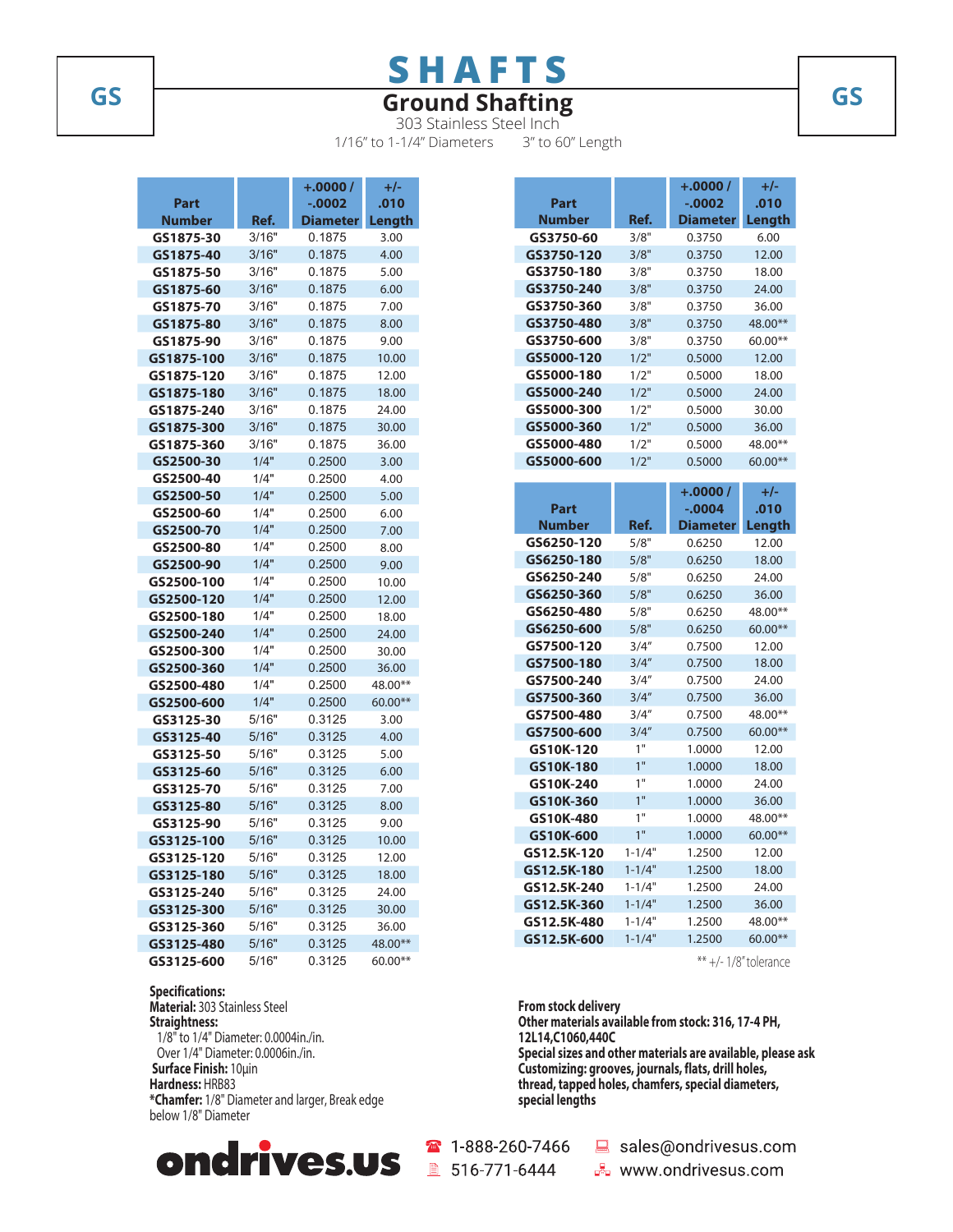**SHAFTS**

# **GS 303 Precision Ground Shafting GS**

Inch - 1/32" to 1-1/4" Diameters Nominal - Under Size/Oversize Rough Cut Ends





| Part          | <b>Nominal</b><br>Dia. |       |                | ±1/8'' | Part          | <b>Nominal</b><br>Dia. |                |          | ±1/8"  | Part          | <b>Nominal</b><br>Dia. |                |           | ±1/8'' |
|---------------|------------------------|-------|----------------|--------|---------------|------------------------|----------------|----------|--------|---------------|------------------------|----------------|-----------|--------|
| <b>Number</b> | (Ref)                  |       | Diameter (in.) | Length | <b>Number</b> | (Ref)                  | Diameter (in.) |          | Length | <b>Number</b> | (Ref)                  | Diameter (in.) |           | Length |
| GS0313-120SC  | 1/32                   | .0313 | $-.0002$       | 12"    | GS1872-240SC  | 3/16                   | .1872          | $-.0002$ | 24''   | GS4990-360SC  | 1/2                    | .4990          | $-0.0005$ | 36''   |
| GS0317-120SC  | 1/32                   | .0317 | $-.0002$       | 12"    | GS1875-240SC  | 3/16                   | .1875          | $-.0002$ | 24''   | GS4995-360SC  | 1/2                    | .4995          | $-0.0005$ | 36''   |
| GS0467-120SC  | 3/64                   | .0467 | $-.0002$       | 12"    | GS1880-240SC  | 3/16                   | .1880          | $-.0002$ | 24''   | GS4997-360SC  | 1/2                    | .4997          | $-.0002$  | 36''   |
| GS0548-120SC  | 1/16                   | .0548 | $-.0002$       | 12"    | GS2184-240SC  | 7/32                   | .2184          | $-.0002$ | 24''   | GS5000-360SC  | 1/2                    | .5000          | $-.0002$  | 36''   |
| GS0622-120SC  | 1/16                   | .0622 | $-.0002$       | 12"    | GS2187-240SC  | 7/32                   | .2187          | $-.0002$ | 24''   | GS5005-360SC  | 1/2                    | .5005          | $-.0002$  | 36''   |
| GS0626-120SC  | 1/16                   | .0626 | $-.0002$       | 12"    | GS2192-240SC  | 7/32                   | .2192          | $-.0002$ | 24''   | GS6247-360SC  | 5/8                    | .6247          | $-.0004$  | 36''   |
| GS0630-120SC  | 1/16                   | .0630 | $-.0002$       | 12"    | GS2497-240SC  | 1/4                    | .2497          | $-.0002$ | 24''   | GS6250-360SC  | 5/8                    | .6250          | $-.0004$  | 36''   |
| GS0778-120SC  | 5/64                   | .0778 | $-.0002$       | 12"    | GS2500-240SC  | 1/4                    | .2500          | $-.0002$ | 24''   | GS6255-360SC  | 5/8                    | .6255          | $-.0004$  | 36''   |
| GS0781-120SC  | 5/64                   | .0781 | $-.0002$       | 12"    | GS3122-240SC  | 5/16                   | .3122          | $-.0002$ | 24''   | GS7490-360SC  | 3/4                    | .7490          | $-.0005$  | 36''   |
| GS0786-120SC  | 5/64                   | .0786 | $-.0002$       | 12"    | GS3125-240SC  | 5/16                   | .3125          | $-.0002$ | 24''   | GS7495-360SC  | 3/4                    | .7495          | $-.0005$  | 36''   |
| GS0934-120SC  | 3/32                   | .0934 | $-.0002$       | 12"    | GS3130-240SC  | 5/16                   | .3130          | $-.0002$ | 24''   | GS7497-360SC  | 3/4                    | .7497          | $-.0004$  | 36''   |
| GS0938-120SC  | 3/32                   | .0938 | $-.0002$       | 12"    | GS2490-360SC  | 1/4                    | .2490          | $-.0003$ | 36''   | GS7500-360SC  | 3/4                    | .7500          | $-.0004$  | 36''   |
| GS0942-120SC  | 3/32                   | .0942 | $-.0002$       | 12"    | GS2495-360SC  | 1/4                    | .2495          | $-0.003$ | 36''   | GS7505-360SC  | 3/4                    | .7505          | $-.0004$  | 36''   |
| GS1251-120SC  | 1/8                    | .1251 | $-.0002$       | 12"    | GS2497-360SC  | 1/4                    | .2497          | $-.0002$ | 36''   | GS9990-360SC  | 1 <sup>''</sup>        | .9990          | $-.0005$  | 36''   |
| GS1247-240SC  | 1/8                    | .1247 | $-.0002$       | 24''   | GS2500-360SC  | 1/4                    | .2500          | $-.0002$ | 36''   | GS9995-360SC  | 1"                     | .9995          | $-.0005$  | 36''   |
| GS1250-240SC  | 1/8                    | .1250 | $-.0002$       | 24''   | GS2505-360SC  | 1/4                    | .2505          | $-.0002$ | 36''   | GS9997-360SC  | 1"                     | .9997          | $-.0004$  | 36''   |
| GS1251-240SC  | 1/8                    | .1251 | $-.0002$       | 24''   | GS3740-360SC  | 3/8                    | .3740          | $-.0003$ | 36''   | GS10000-360SC | 1"                     | 1.0000         | $-.0004$  | 36''   |
| GS1255-240SC  | 1/8                    | .1255 | $-.0002$       | 24''   | GS3745-360SC  | 3/8                    | .3745          | $-.0003$ | 36''   | GS10005-360SC | 1 <sup>''</sup>        | 1.0005         | $-.0004$  | 36''   |
| GS1559-240SC  | 5/32                   | .1559 | $-.0002$       | 24''   | GS3747-360SC  | 3/8                    | .3747          | $-.0002$ | 36''   | GS12490-360SC | $1 - 1/4$              | 1.2490         | $-.0005$  | 36''   |
| GS1562-240SC  | 5/32                   | .1562 | $-.0002$       | 24''   | GS3750-360SC  | 3/8                    | .3750          | $-.0002$ | 36''   | GS12495-360SC | $1 - 1/4$              | 1.2495         | $-.0005$  | 36''   |
| GS1567-240SC  | 5/32                   | .1567 | $-.0002$       | 24''   | GS3755-360SC  | 3/8                    | .3755          | $-.0002$ | 36''   | GS12497-360SC | $1 - 1/4$              | 1.2497         | $-.0004$  | 36''   |

**Precision ground 303 Stainless Steel 400 Lengths from 1" to 36" in 6 diameters Toleranced for ball bearings, available in inch and metric sizes Special sizes and other materials are available, please ask Perfect for use with: ball bearings, pulleys, couplings, gears, any rotating components Straightness within .0003"/Inch for 1/8", 3/16",1/4" diameter**

**Straightness within .0004"/Inch for all other diameters**

#### **From stock delivery**

**Other materials available from stock: 303, 316, 12L14 Customizing: grooves, journals, flats, drill holes, thread + tapped holes, chamfers, special diameters,**

 **special lengths**

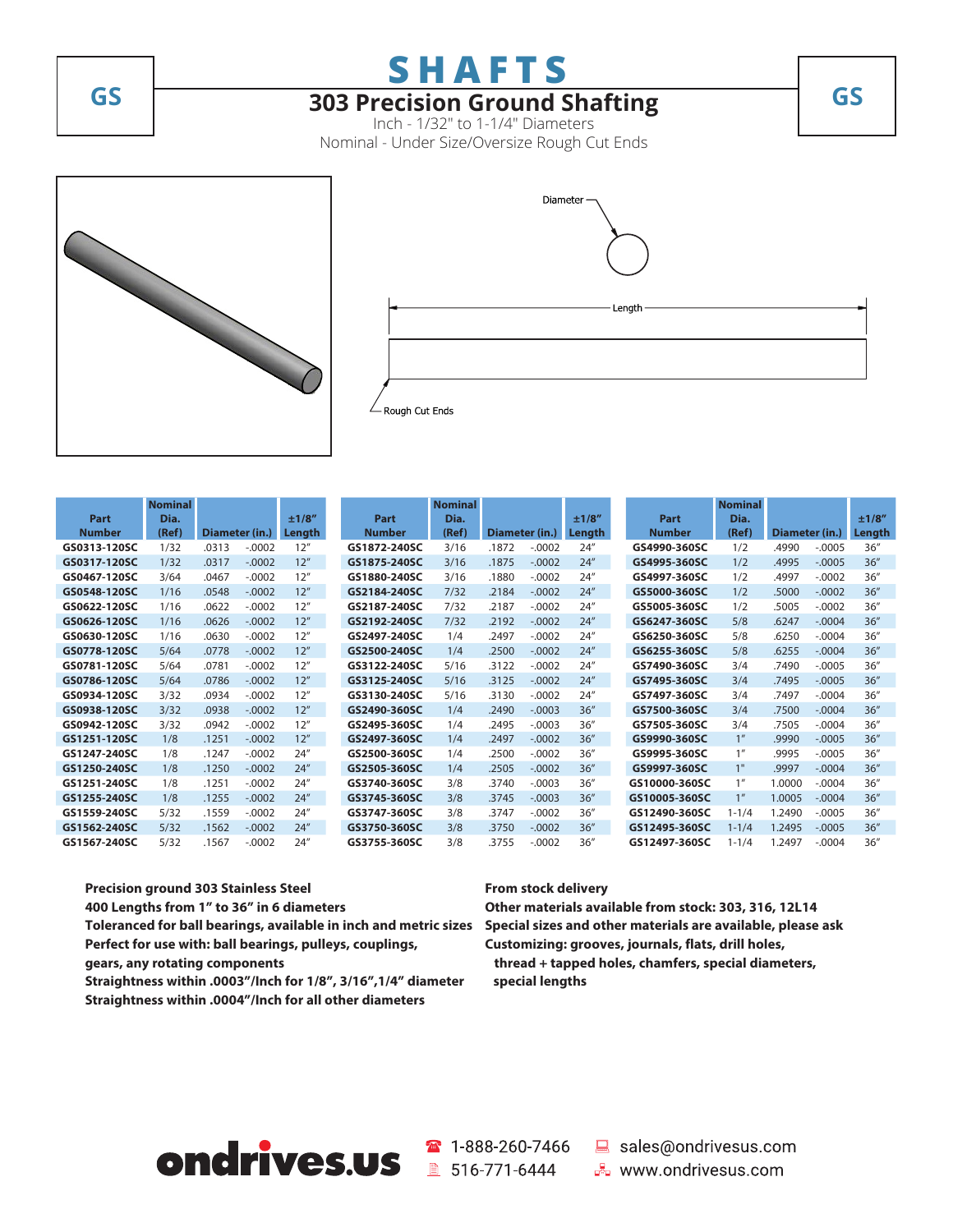

# **SHAFTS GSM GSM 303 Stainless Precision Ground Shafting**

Metric - 3mm to 30mm Diameters Rough Cut Ends





|               |                 | $+.000/$        | $+3$ mm |
|---------------|-----------------|-----------------|---------|
| Part          |                 | $-.005$         |         |
| Number        | Ref.            | <b>Diameter</b> | Length  |
| GSM2992-600SC | 3mm             | 2.992           | 600mm   |
| GSM3000-600SC | 3mm             | 3.000           | 600mm   |
| GSM3003-600SC | 3mm             | 3.003           | 600mm   |
| GSM3992-600SC | 4 <sub>mm</sub> | 3.992           | 600mm   |
| GSM3999-600SC | 4mm             | 3.999           | 600mm   |
| GSM4992-600SC | 5 <sub>mm</sub> | 4.992           | 600mm   |
| GSM5000-600SC | 5mm             | 5.000           | 600mm   |
| GSM5993-600SC | 6 <sub>mm</sub> | 5.993           | 600mm   |
| GSM6000-600SC | 6mm             | 6.000           | 600mm   |
| GSM6992-600SC | 7 <sub>mm</sub> | 6.992           | 600mm   |
| GSM7000-600SC | 7mm             | 7.000           | 600mm   |
| GSM7993-600SC | 8 <sub>mm</sub> | 7.993           | 600mm   |
| GSM8000-600SC | 8 <sub>mm</sub> | 8.000           | 600mm   |
| GSM4991-900SC | 5 <sub>mm</sub> | 4.991           | 900mm   |
| GSM5000-900SC | 5mm             | 5.000           | 900mm   |
| GSM5992-900SC | 6 <sub>mm</sub> | 5.992           | 900mm   |
| GSM6000-900SC | 6mm             | 6.000           | 900mm   |
| GSM6692-900SC | 7 <sub>mm</sub> | 6.992           | 900mm   |
| GSM7000-900SC | 7mm             | 7.000           | 900mm   |
| GSM7993-900SC | 8 <sub>mm</sub> | 7.993           | 900mm   |
| GSM8000-900SC | 8mm             | 8.000           | 900mm   |

#### **Specifications: Material:** 303 Stainless Steel **Ideal use for:** Ball bearings, pulleys, couplings, gears, any rotating component **Straightness:**  3mm to 6mm Diameter: 0.010mm/mm Over 6mm Diameter: 0.015mm/mm **Chamfer:** on 3mm Diameter and larger, Break edge below 3mm Diameter

|                |                  | $+.000/$        |         |
|----------------|------------------|-----------------|---------|
| Part           |                  | $-.005$         | $+3$ mm |
| <b>Number</b>  | Ref.             | <b>Diameter</b> | Length  |
| GSM8992-900SC  | 9 <sub>mm</sub>  | 8.992           | 900mm   |
| GSM9000-900SC  | 9 <sub>mm</sub>  | 9.000           | 900mm   |
| GSM9992-900SC  | 10 <sub>mm</sub> | 9.992           | 900mm   |
| GSM10000-900SC | 10 <sub>mm</sub> | 10.000          | 900mm   |
| GSM11991-900SC | 12mm             | 11.991          | 900mm   |
| GSM12000-900SC | 12mm             | 12.000          | 900mm   |
| GSM12993-900SC | 13mm             | 12.993          | 900mm   |
| GSM13000-900SC | 13mm             | 13.000          | 900mm   |
| GSM13993-900SC | 14mm             | 13.993          | 900mm   |
| GSM14000-900SC | 14 <sub>mm</sub> | 14.000          | 900mm   |
| GSM14992-900SC | 15mm             | 14.992          | 900mm   |
| GSM15000-900SC | 15 <sub>mm</sub> | 15.000          | 900mm   |
| GSM15994-900SC | 16mm             | 15.994          | 900mm   |
| GSM16000-900SC | 16mm             | 16.000          | 900mm   |
| GSM19992-900SC | 20 <sub>mm</sub> | 19.992          | 900mm   |
| GSM20000-900SC | 20 <sub>mm</sub> | 20.000          | 900mm   |
| GSM24993-900SC | 25 <sub>mm</sub> | 24.993          | 900mm   |
| GSM25000-900SC | 25 <sub>mm</sub> | 25.000          | 900mm   |
| GSM29992-900SC | 30 <sub>mm</sub> | 29.992          | 900mm   |
| GSM30000-900SC | 30 <sub>mm</sub> | 30.000          | 900mm   |

### **From stock delivery**

**Special sizes and other materials are available, please ask Customizing is available: grooves, journals, flats, drill holes, thread + tapped holes, chamfers, special diameters, special lengths**

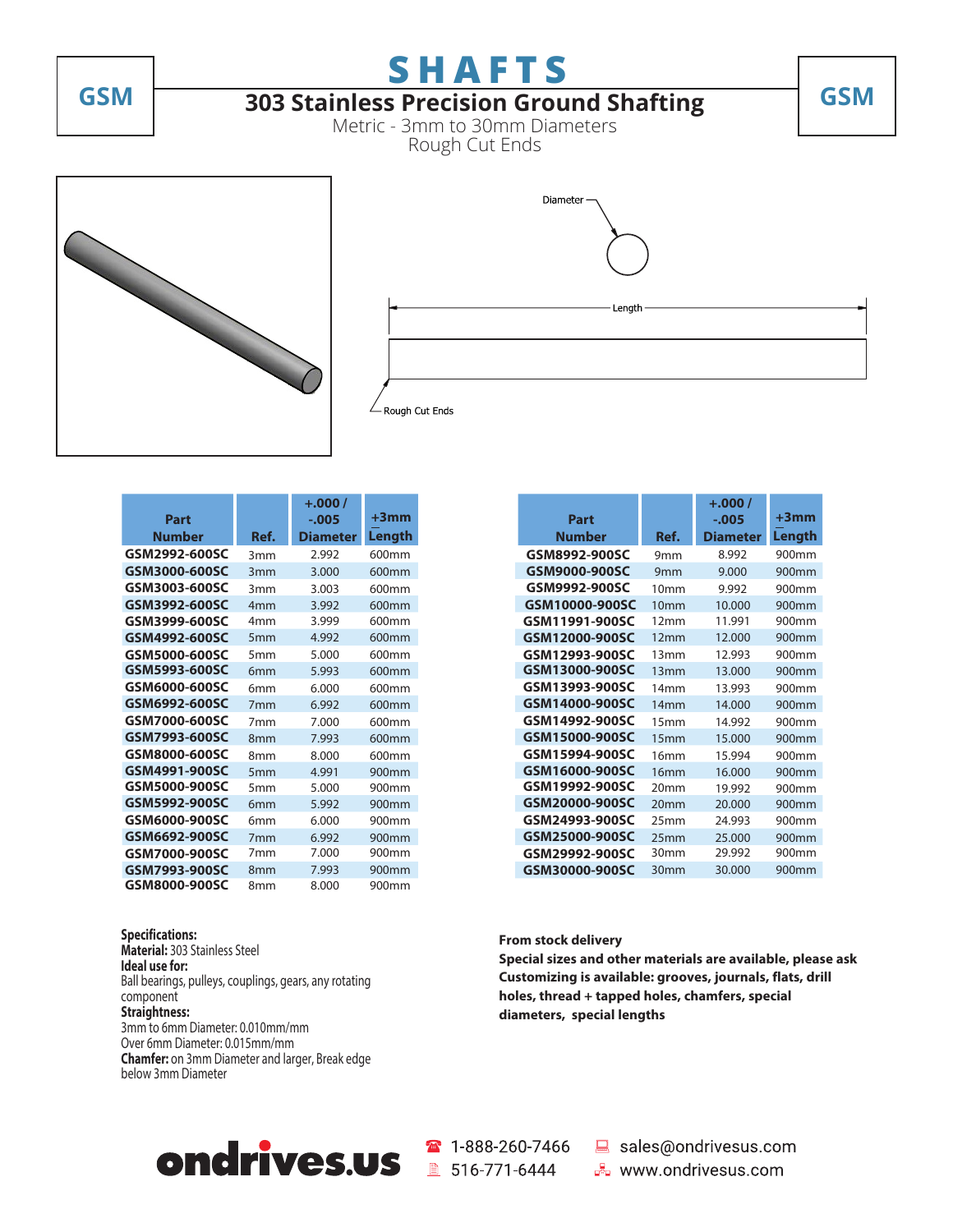

# **GSM Ground Shafting GSM**

303 Stainless Steel Metric 1mm to 10mm Diameters 200mm to 900mm Length





| Part          |                 | $+.000/$<br>$-0.005$ | $+/-$<br>0.25 |
|---------------|-----------------|----------------------|---------------|
| <b>Number</b> | Ref.            | <b>Diameter</b>      | Length        |
| GSM1000-200   | 1mm             | 1.000                | 200mm         |
| GSM1000-300   | 1mm             | 1.000                | 300mm         |
| GSM1000-400   | 1mm             | 1.000                | 400mm         |
| GSM1000-600   | 1mm             | 1.000                | 600mm         |
| GSM1000-800   | 1mm             | 1.000                | 800mm         |
| GSM1000-900   | 1mm             | 1.000                | 900mm         |
| GSM1500-200   | 1,5mm           | 1.500                | 200mm         |
| GSM1500-300   | 1,5mm           | 1.500                | 300mm         |
| GSM1500-400   | 1,5mm           | 1.500                | 400mm         |
| GSM1500-600   | 1,5mm           | 1.500                | 600mm         |
| GSM1500-800   | 1,5mm           | 1.500                | 800mm         |
| GSM1500-900   | 1,5mm           | 1.500                | 900mm         |
| GSM2000-200   | 2mm             | 2.000                | 200mm         |
| GSM2000-300   | 2 <sub>mm</sub> | 2.000                | 300mm         |
| GSM2000-400   | 2mm             | 2.000                | 400mm         |
| GSM2000-600   | 2mm             | 2.000                | 600mm         |
| GSM2000-800   | 2mm             | 2.000                | 800mm         |
| GSM2000-900   | 2mm             | 2.000                | 900mm         |

|               |                 | $+.000/$        | +/-               |
|---------------|-----------------|-----------------|-------------------|
| Part          |                 | $-0.005$        | 0.25              |
| <b>Number</b> | Ref.            | <b>Diameter</b> | Length            |
| GSM2500-200   | 2,5mm           | 2.500           | 200mm             |
| GSM2500-300   | 2,5mm           | 2.500           | 300mm             |
| GSM2500-400   | 2,5mm           | 2.500           | 400mm             |
| GSM2500-600   | 2,5mm           | 2.500           | 600mm             |
| GSM2500-800   | 2,5mm           | 2.500           | 800mm             |
| GSM2500-900   | 2,5mm           | 2.500           | 900mm             |
| GSM3000-200   | 3 <sub>mm</sub> | 3.000           | 200 <sub>mm</sub> |
| GSM3000-300   | 3 <sub>mm</sub> | 3.000           | 300mm             |
| GSM3000-400   | 3 <sub>mm</sub> | 3.000           | 400mm             |
| GSM3000-600   | 3 <sub>mm</sub> | 3.000           | 600mm             |
| GSM3000-800   | 3 <sub>mm</sub> | 3.000           | 800mm             |
| GSM3000-900   | 3 <sub>mm</sub> | 3.000           | 900mm             |
| GSM4000-200   | 4mm             | 4.000           | 200 <sub>mm</sub> |
| GSM4000-300   | 4 <sub>mm</sub> | 4.000           | 300mm             |
| GSM4000-400   | 4mm             | 4.000           | 400mm             |
| GSM4000-600   | 4 <sub>mm</sub> | 4.000           | 600mm             |
| GSM4000-800   | 4mm             | 4.000           | 800mm             |
| GSM4000-900   | 4 <sub>mm</sub> | 4.000           | 900mm             |

**Specifications: Material:** 303 Stainless Steel **Straightness:**  3mm to 6mm Diameter: 0.010mm/mm Over 6mm Diameter: 0.015mm/mm **Surface Finish:** 0.25μin **Hardness:** HRB83 **Chamfer:** on 3mm Diameter and larger, Break edge below 3mm Diameter

### **From stock delivery**

**Other materials available from stock: 316, 17-4 PH, 12L14, C1060, 440C Special sizes and other materials are available, please ask Customizing: grooves, journals, flats, drill holes, thread, tapped holes, chamfers, special diameters, special lengths**



■ 1-888-260-7466 ■ sales@ondrivesus.com **E** www.ondrivesus.com